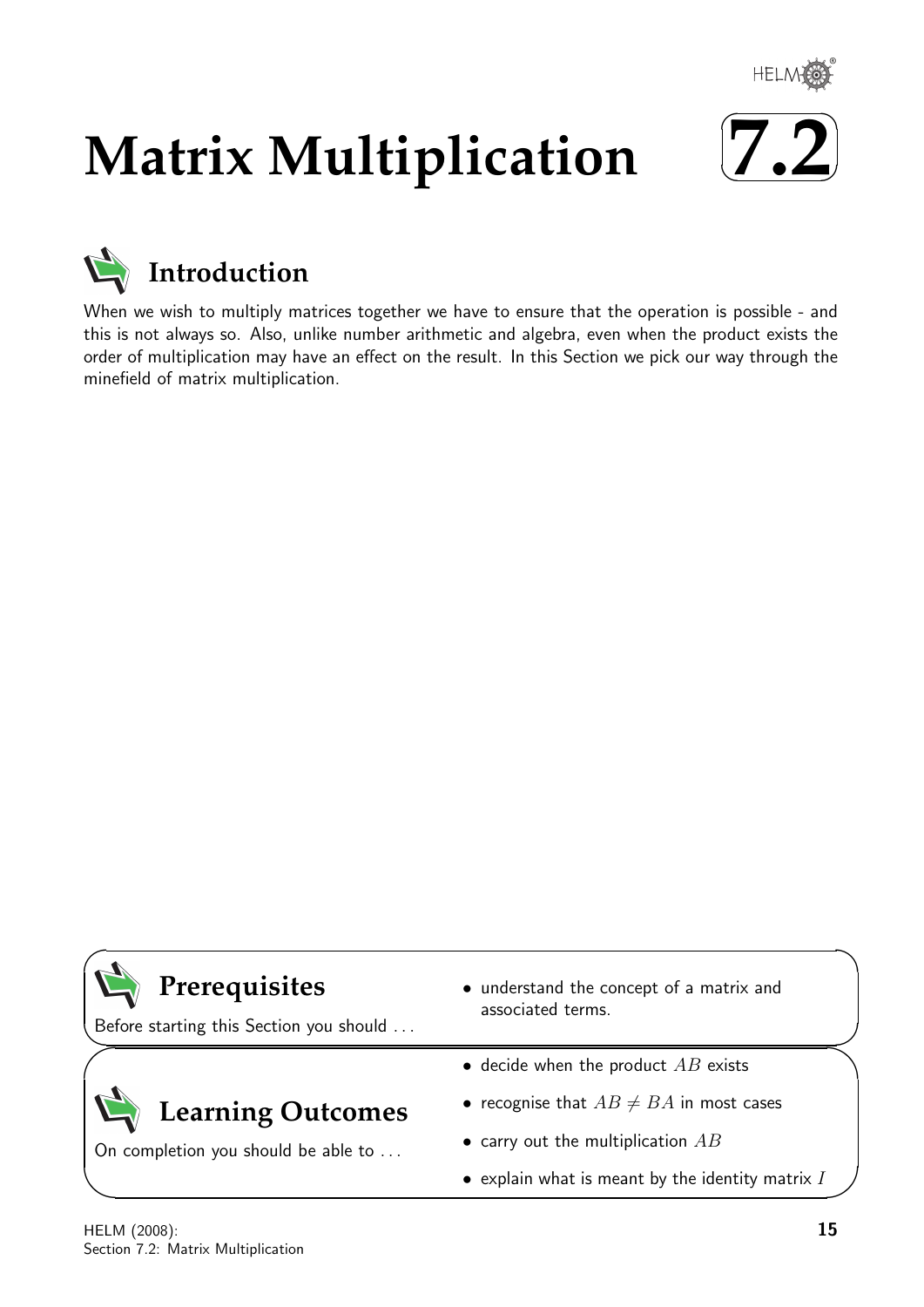### **1. Multiplying row matrices and column matrices together**

Let A be a  $1 \times 2$  row matrix and B be a  $2 \times 1$  column matrix:

$$
A = \left[ \begin{array}{cc} a & b \end{array} \right] \qquad B = \left[ \begin{array}{c} c \\ d \end{array} \right]
$$

The product of these two matrices is written AB and is the  $1 \times 1$  matrix defined by:

$$
AB = \begin{bmatrix} a & b \end{bmatrix} \times \begin{bmatrix} c \\ d \end{bmatrix} = [ac + bd]
$$

Note that corresponding elements are multiplied together and the results are then added together. For example

$$
\begin{bmatrix} 2 & -3 \end{bmatrix} \times \begin{bmatrix} 6 \\ 5 \end{bmatrix} = [12 - 15] = [-3]
$$

This matrix product is easily generalised to other row and column matrices. For example if  $C$  is a  $1 \times 4$  row matrix and D is a  $4 \times 1$  column matrix:

$$
C = \begin{bmatrix} 2 & -4 & 3 & 2 \end{bmatrix} \qquad B = \begin{bmatrix} 3 \\ 3 \\ -2 \\ 5 \end{bmatrix}
$$

then we define the product of  $C$  with  $D$  as

$$
CD = \begin{bmatrix} 2 & -4 & 3 & 2 \end{bmatrix} \times \begin{bmatrix} 3 \\ 3 \\ -2 \\ 5 \end{bmatrix} = [6 - 12 - 6 + 10] = [-2]
$$

The only requirement is that the number of elements of the row matrix is the same as the number of elements of the column matrix.

### **2. Multiplying two 2**×**2 matrices**

If A and B are two matrices then the product  $AB$  is obtained by multiplying the rows of A with the columns of  $B$  in the manner described above. This will only be possible if the number of elements in the rows of A is the same as the number of elements in the columns of B. In particular, we define the product of two  $2 \times 2$  matrices A and B to be another  $2 \times 2$  matrix C whose elements are calculated according to the following pattern

$$
\begin{bmatrix} a & b \\ c & d \end{bmatrix} \times \begin{bmatrix} w & x \\ y & z \end{bmatrix} = \begin{bmatrix} aw + by & ax + bz \\ cw + dy & cx + dz \end{bmatrix}
$$
  

$$
A \qquad B = C
$$

The rule for calculating the elements of  $C$  is described in the following Key Point: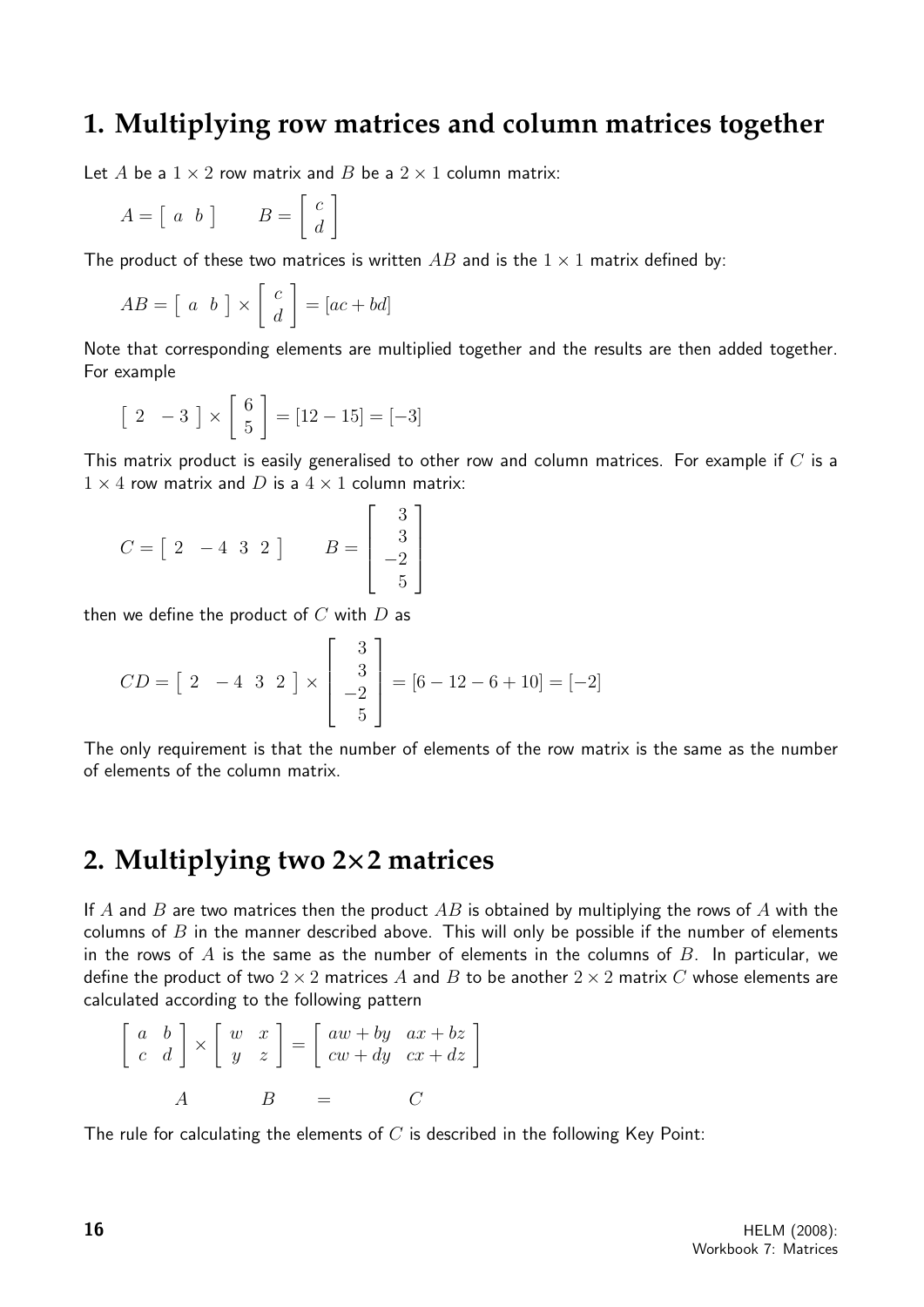



 $AB = C$ 

The element in the  $i^{\rm th}$  row and  $j^{\rm th}$  column of  $C$  is obtained by multiplying the  $i^{\text{th}}$  row of  $A$  with the  $j^{\text{th}}$  column of  $B$ .

 $\overline{a}$ 

We illustrate this construction for the abstract matrices  $A$  and  $B$  given above:

$$
\begin{bmatrix} a & b \\ c & d \end{bmatrix} \times \begin{bmatrix} w & x \\ y & z \end{bmatrix} = \begin{bmatrix} \begin{bmatrix} a & b \end{bmatrix} \begin{bmatrix} w \\ y \end{bmatrix} & \begin{bmatrix} a & b \end{bmatrix} \begin{bmatrix} x \\ z \end{bmatrix} \\ \begin{bmatrix} c & d \end{bmatrix} \begin{bmatrix} w \\ y \end{bmatrix} & \begin{bmatrix} c & d \end{bmatrix} \begin{bmatrix} x \\ z \end{bmatrix} \end{bmatrix} = \begin{bmatrix} aw + by & ax + bz \\ cw + dy & cx + dz \end{bmatrix}
$$

For example

$$
\begin{bmatrix} 2 & -1 \\ 3 & -2 \end{bmatrix} \times \begin{bmatrix} 2 & 4 \\ 6 & 1 \end{bmatrix} = \begin{bmatrix} 2 & -1 \\ 3 & -2 \end{bmatrix} \begin{bmatrix} 2 \\ 6 \end{bmatrix} \begin{bmatrix} 2 & -1 \end{bmatrix} \begin{bmatrix} 4 \\ 1 \end{bmatrix} = \begin{bmatrix} -2 & 7 \\ -6 & 10 \end{bmatrix}
$$



Find the product 
$$
AB
$$
 where  $A = \begin{bmatrix} 1 & 2 \\ 3 & 4 \end{bmatrix}$   $B = \begin{bmatrix} 1 & -1 \\ -2 & 1 \end{bmatrix}$ 

First write down row 1 of A, column 2 of B and form the first element in product  $AB$ :

Your solution

#### Answer

[1,2] and 
$$
\begin{bmatrix} -1 \\ 1 \end{bmatrix}
$$
; their product is  $1 \times (-1) + 2 \times 1 = 1$ .

Now repeat the process for row 2 of  $A$ , column 1 of  $B$ :

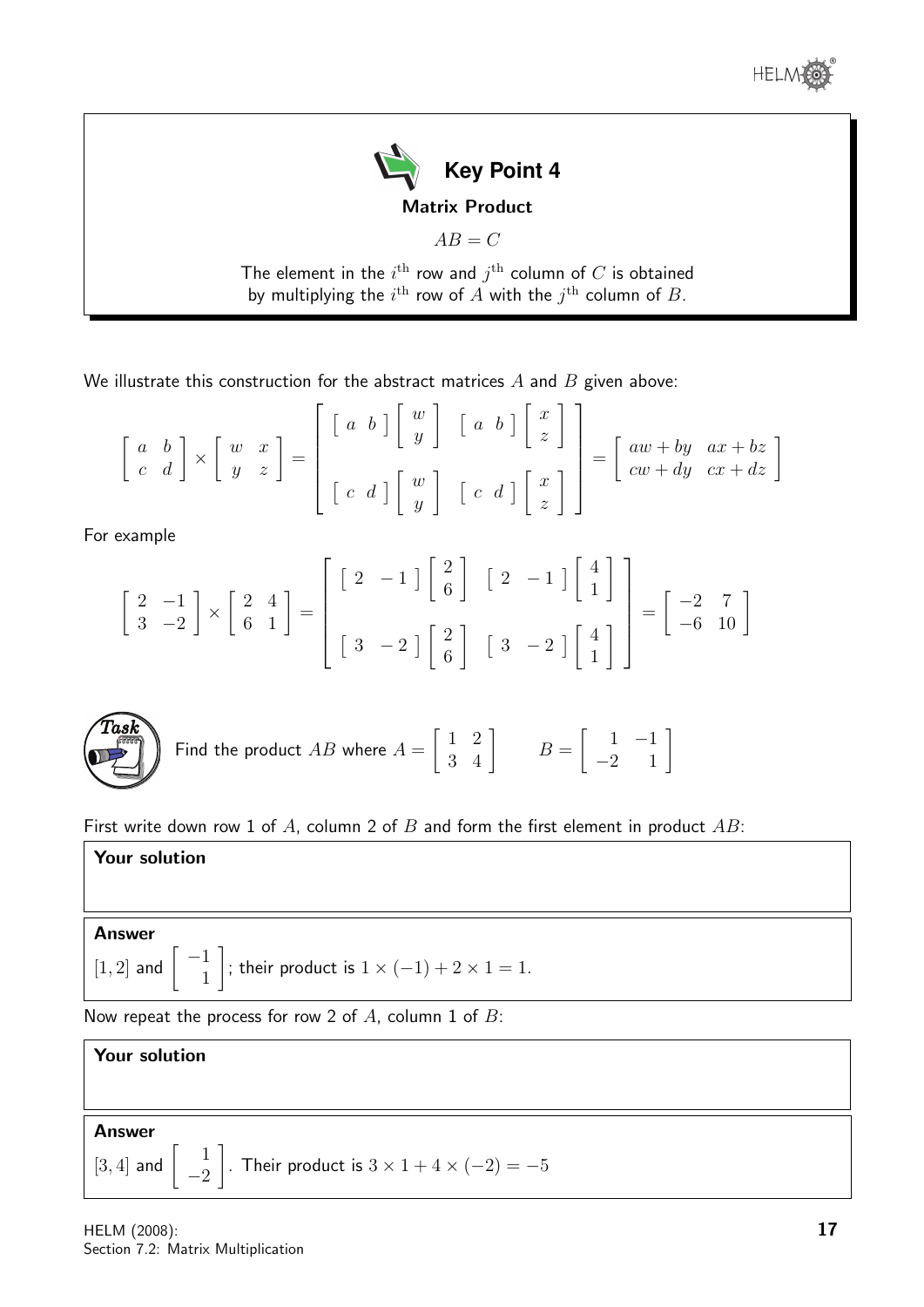Finally find the two other elements of  $C = AB$  and hence write down the matrix C:

### Your solution

#### Answer

Row 1 column 1 is  $1 \times 1 + 2 \times (-2) = -3$ . Row 2 column 2 is  $3 \times (-1) + 4 \times 1 = 1$  $C =$  $\begin{bmatrix} -3 & 1 \\ -5 & 1 \end{bmatrix}$ 

Clearly, matrix multiplication is tricky and not at all 'natural'. However, it is a very important mathematical procedure with many engineering applications so must be mastered.

# **3. Some surprising results**

We have already calculated the product  $AB$  where

| and the state of the<br>$\boldsymbol{\Lambda}$ | and $B =$ |  |
|------------------------------------------------|-----------|--|
|------------------------------------------------|-----------|--|

Now complete the following task in which you are asked to determine the product  $BA$ , i.e. with the matrices in reverse order.

**Task**  
\nFor matrices 
$$
A = \begin{bmatrix} 1 & 2 \\ 3 & 4 \end{bmatrix}
$$
 and  $B = \begin{bmatrix} 1 & -1 \\ -2 & 1 \end{bmatrix}$  form the products of row 1 of *B* and column 2 of *A* row 2 of *B* and column 1 of *A* row 2 of *B* and column 2 of *A* row 2 of *B* and column 2 of *A* row 2 of *B* and column 2 of *A*

Now write down the matrix  $BA$ :

Your solution

Answer

 $BA$  is  $\begin{bmatrix} -2 & -2 \\ 1 & 0 \end{bmatrix}$ 

row 1, column 1 is  $1 \times 1 + (-1) \times 3 = -2$  row 1, column 2 is  $1 \times 2 + (-1) \times 4 = -2$ row 2, column 1 is  $-2 \times 1 + 1 \times 3 = 1$  row 2, column 2 is  $-2 \times 2 + 1 \times 4 = 0$ 

It is clear that AB and BA are not in general the same. In fact it is the exception that  $AB = BA$ . In the special case in which  $AB = BA$  we say that the matrices A and B commute.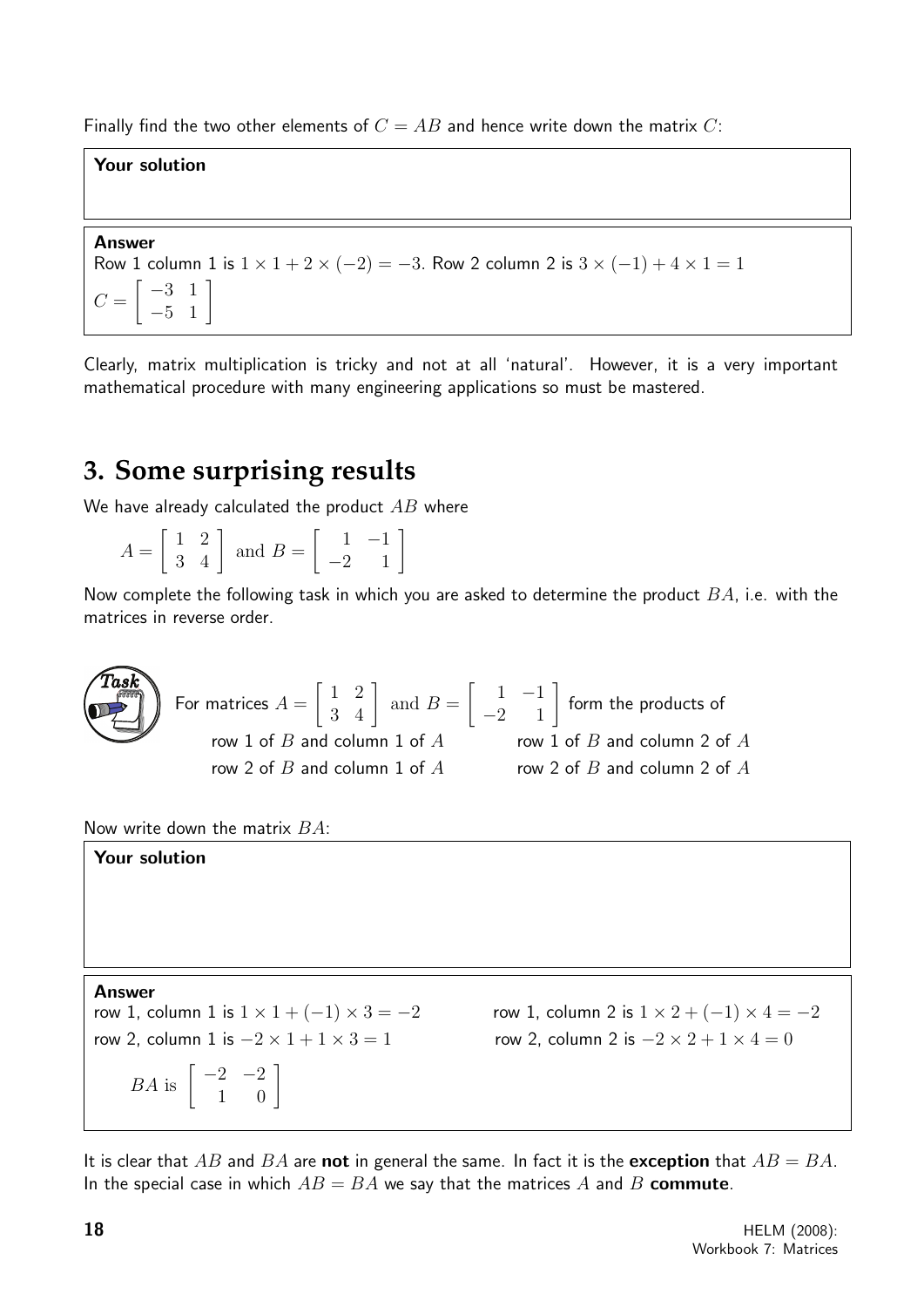



### Calculate  $AB$  and  $BA$  where

$$
A = \left[ \begin{array}{cc} a & b \\ c & d \end{array} \right] \text{ and } B = \left[ \begin{array}{cc} 0 & 0 \\ 0 & 0 \end{array} \right]
$$

|  | <b>Your solution</b> |
|--|----------------------|
|--|----------------------|

Answer  $AB = BA =$  $\left[\begin{array}{cc} 0 & 0 \\ 0 & 0 \end{array}\right]$ 

We call B the  $2 \times 2$  zero matrix written 0 so that  $A \times 0 = 0 \times A = 0$  for any matrix A.

Now in the multiplication of numbers, the equation

 $ab = 0$ 

implies that either  $a$  is zero or  $b$  is zero or both are zero. The following task shows that this is not necessarily true for matrices.



| Your solution                                                              |  |
|----------------------------------------------------------------------------|--|
|                                                                            |  |
| <b>Answer</b>                                                              |  |
| $\overline{0}$<br>$\theta$<br>$AB =$<br>$\boldsymbol{0}$<br>$\overline{0}$ |  |

Here we have a zero product yet neither A nor B is the zero matrix! Thus the statement  $AB = 0$ does **not** allow us to conclude that either  $A = 0$  or  $B = 0$ .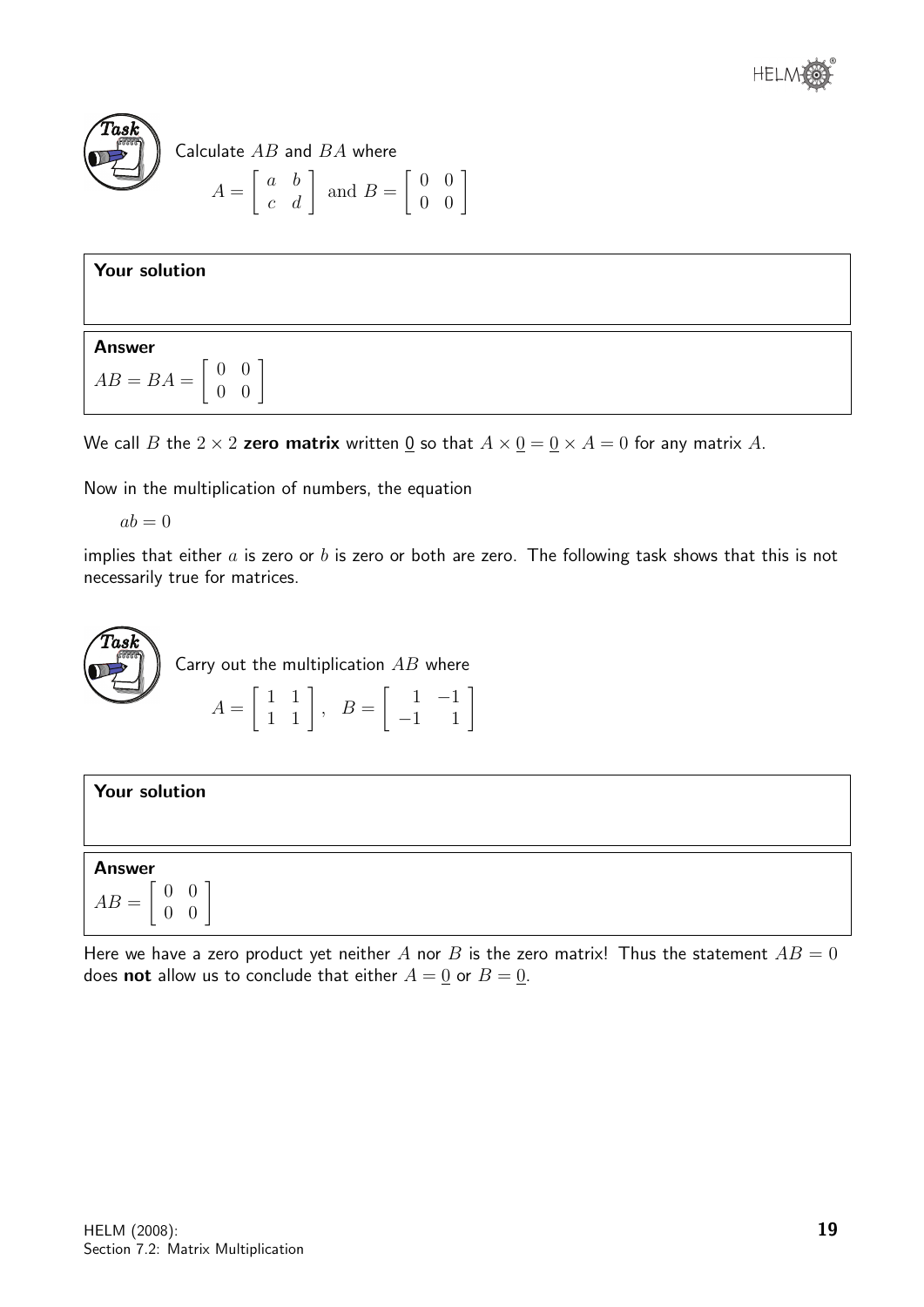

Find the product 
$$
AB
$$
 where  $A = \begin{bmatrix} a & b \\ c & d \end{bmatrix}$  and  $B = \begin{bmatrix} 1 & 0 \\ 0 & 1 \end{bmatrix}$ 

Your solution

### Answer  $AB =$  $\left[\begin{array}{cc} a & b \\ c & d \end{array}\right] = A$

The matrix  $\left[\begin{array}{cc} 1 & 0 \ 0 & 1 \end{array}\right]$  is called the **identity matrix** or **unit matrix** of order 2, and is usually denoted by the symbol I. (Strictly we should write  $I_2$ , to indicate the size.) I plays the same role in matrix multiplication as the number 1 does in number multiplication.

Hence

just as  $a \times 1 = 1 \times a = a$  for any number a, so  $AI = IA = A$  for any matrix A.

## **4. Multiplying two 3**×**3 matrices**

The definition of the product  $C = AB$  where A and B are two  $3 \times 3$  matrices is as follows

 $C =$  $\sqrt{ }$  $\overline{1}$ a b c d e f g h i 1  $\overline{1}$  $\sqrt{ }$  $\overline{1}$  $r \quad s \quad t$  $u \quad v \quad w$  $x \quad y \quad z$ 1  $\Big| =$  $\sqrt{ }$  $\overline{\phantom{a}}$  $ar + bu + cx$  as  $+ bv + cy$  at  $+ bw + cz$  $dr + eu + fx$   $ds + ev + fy$   $dt + ew + fz$  $gr + hu + ix$  gs +  $hv + iy$  gt +  $hw + iz$ 1  $\overline{1}$ 

This looks a rather daunting amount of algebra but in fact the construction of the matrix on the right-hand side is straightforward if we follow the simple rule from Key Point 4 that the element in the  $i^{\rm th}$  row and  $j^{\rm th}$  column of  $C$  is obtained by multiplying the  $i^{\rm th}$  row of  $A$  with the  $j^{\rm th}$  column of B.

For example, to obtain the element in row 2, column 3 of C we take row 2 of A:  $[d, e, f]$  and multiply it with column 3 of B in the usual way to produce  $(dt + ew + fz)$ .

By repeating this process we obtain every element of C.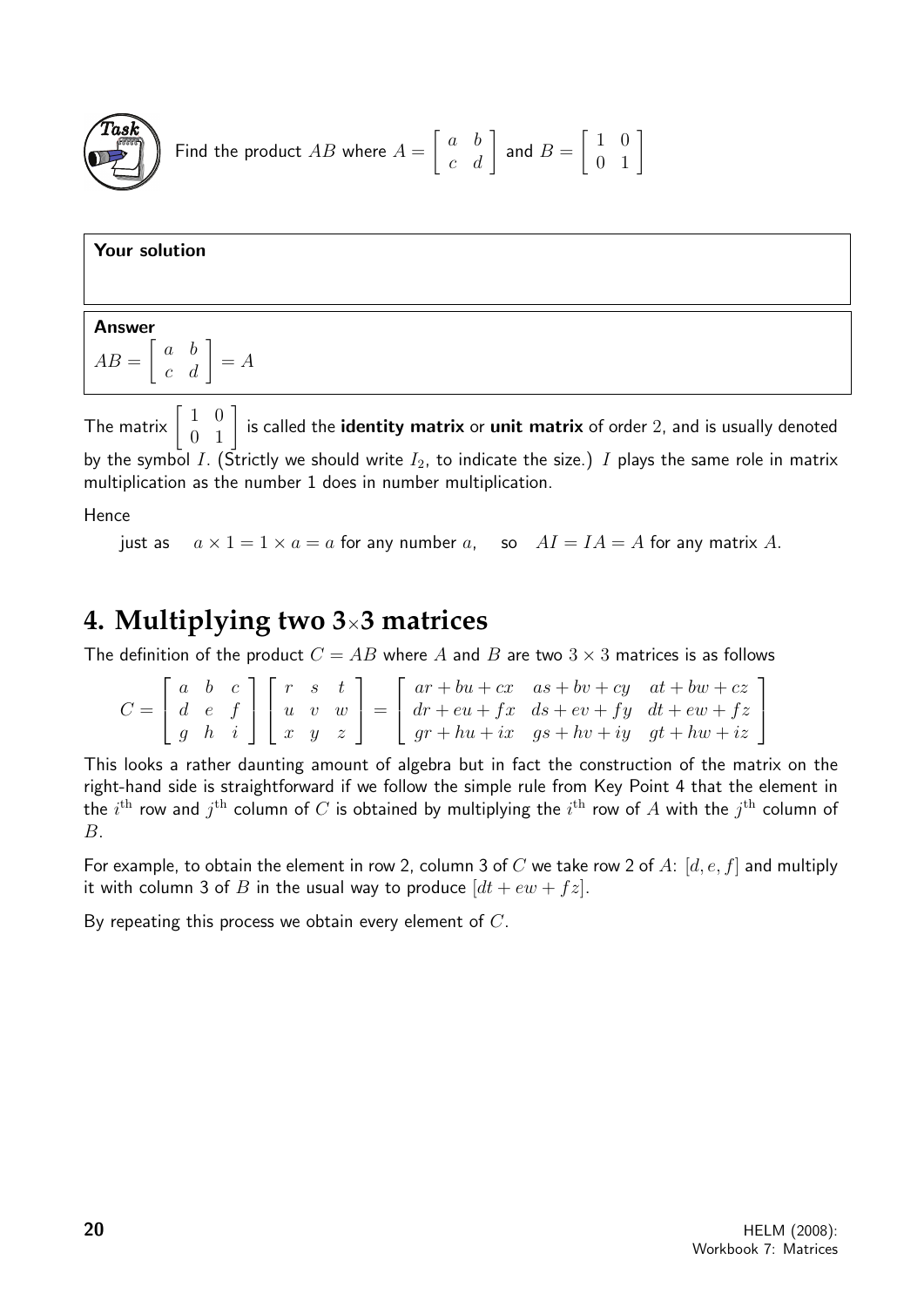**Task**

\nCalculate 
$$
AB = \begin{bmatrix} 1 & 2 & -1 \\ 3 & 4 & 0 \\ 1 & 5 & -2 \end{bmatrix} \begin{bmatrix} 2 & -1 & 3 \\ 1 & -2 & 1 \\ 0 & 3 & -2 \end{bmatrix}
$$

First find the element in row 2 column 1 of the product:

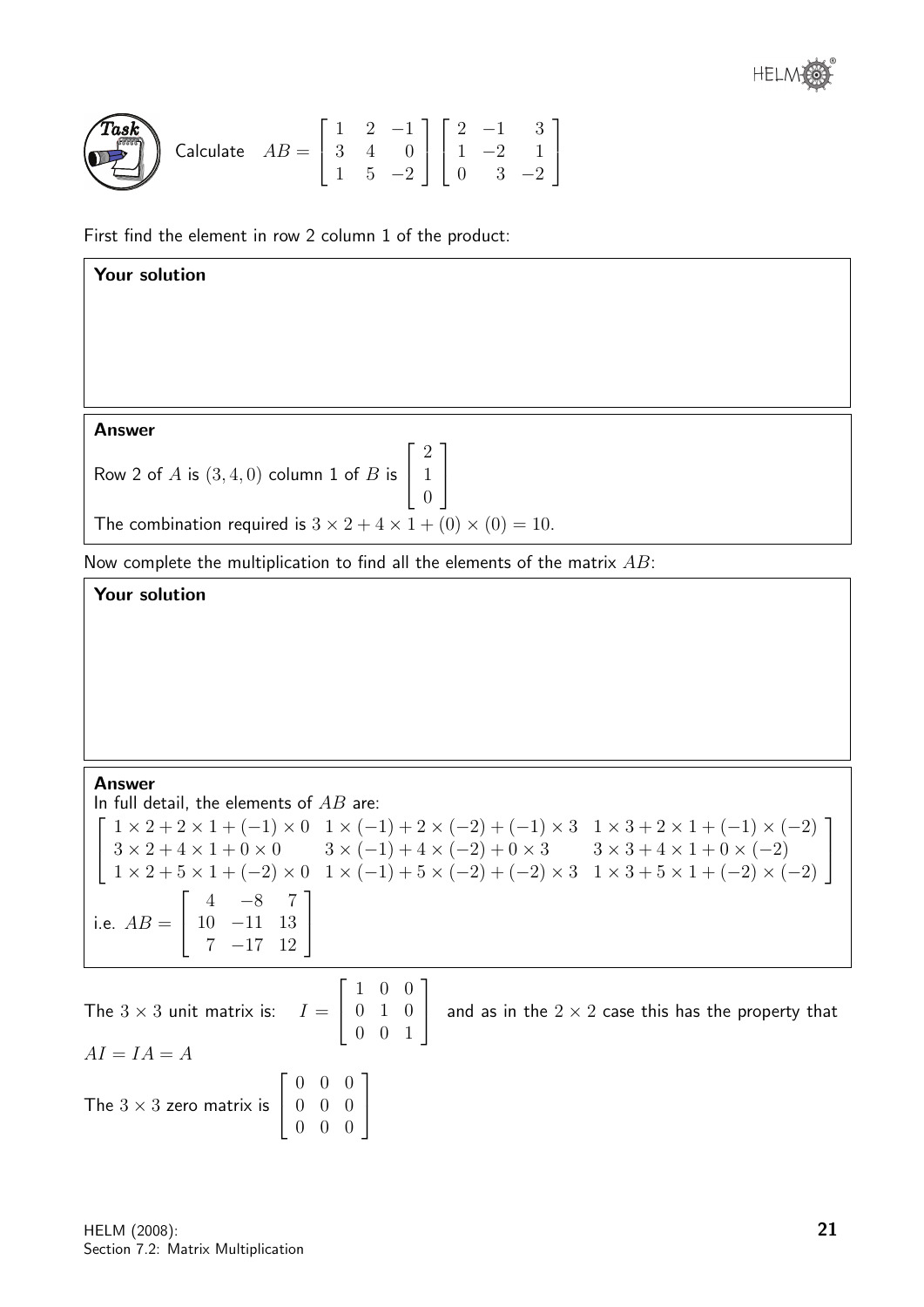# **5. Multiplying non-square matrices together**

So far, we have just looked at multiplying  $2 \times 2$  matrices and  $3 \times 3$  matrices. However, products between non-square matrices may be possible.



**Example 4**  
Find the product 
$$
AB
$$
 if  $A = \begin{bmatrix} 1 & 2 & 2 \\ 2 & 3 & 4 \end{bmatrix}$  and  $B = \begin{bmatrix} 2 & 5 \\ 6 & 1 \\ 4 & 3 \end{bmatrix}$ 

### Solution

 $\alpha$ 

Since A is a  $2 \times 3$  and B is a  $3 \times 2$  matrix the product AB can be found and results in a  $2 \times 2$ matrix.

$$
AB = \begin{bmatrix} 1 & 2 & 2 \\ 2 & 3 & 4 \end{bmatrix} \times \begin{bmatrix} 2 & 5 \\ 6 & 1 \\ 4 & 3 \end{bmatrix} = \begin{bmatrix} 1 & 2 & 2 \end{bmatrix} \begin{bmatrix} 2 \\ 6 \\ 4 \end{bmatrix} \begin{bmatrix} 1 & 2 & 2 \end{bmatrix} \begin{bmatrix} 5 \\ 1 \\ 3 \end{bmatrix} = \begin{bmatrix} 22 & 13 \\ 38 & 25 \end{bmatrix}
$$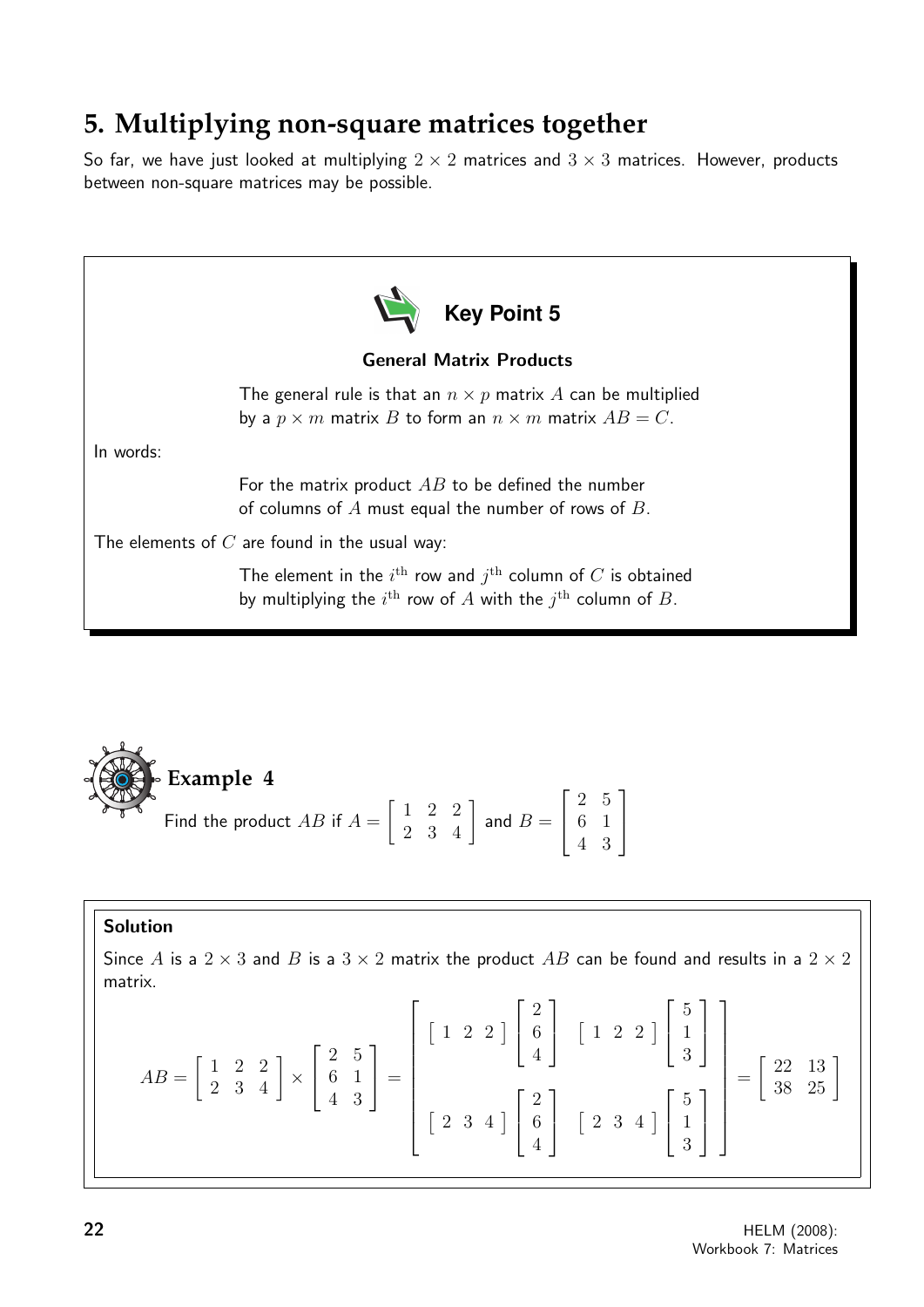

Obtain the product 
$$
AB
$$
 if  $A = \begin{bmatrix} 1 & -2 \\ 2 & -3 \end{bmatrix}$  and  $B = \begin{bmatrix} 2 & 4 & 1 \\ 6 & 1 & 0 \end{bmatrix}$ 

**Your solution**  
  
  
Answer  

$$
AB
$$
 is a 2 × 3 matrix.  
  

$$
AB = \begin{bmatrix} 1 & -2 \\ 2 & -3 \end{bmatrix} \times \begin{bmatrix} 2 & 4 & 1 \\ 6 & 1 & 0 \end{bmatrix} = \begin{bmatrix} 1 & -2 \end{bmatrix} \begin{bmatrix} 2 \\ 6 \end{bmatrix} \begin{bmatrix} 1 & -2 \end{bmatrix} \begin{bmatrix} 4 \\ 1 \end{bmatrix} \begin{bmatrix} 1 & -2 \end{bmatrix} \begin{bmatrix} 1 \\ 0 \end{bmatrix}
$$

$$
= \begin{bmatrix} -10 & 2 & 1 \\ -14 & 5 & 2 \end{bmatrix}
$$

## **6. The rules of matrix multiplication**

It is worth noting that the process of multiplication can be continued to form products of more than two matrices.

Although two matrices may not commute (i.e. in general  $AB \neq BA$ ) the **associative law** always holds i.e. for matrices which can be multiplied,

$$
A(BC) = (AB)C.
$$

The general principle is keep the left to right order, but within that limitation any two adjacent matrices can be multiplied.

It is important to note that it is not always possible to multiply together any two given matrices. For example if  $A =$  $\begin{bmatrix} 1 & 2 \\ 3 & 4 \end{bmatrix}$  and  $B =$  $\left[\begin{array}{ccc} a & b & c \\ d & e & f \end{array}\right]$  then  $AB =$  $\begin{bmatrix} a+2d & b+2e & c+2f \end{bmatrix}$  $3a + 4d$   $3b + 4e$   $3c + 4f$ 1 . However  $BA =$  $\begin{bmatrix} a & b & c \\ d & e & f \end{bmatrix}$   $\begin{bmatrix} 1 & 2 \\ 3 & 4 \end{bmatrix}$  is **not defined** since each row of  $B$  has three elements whereas each column of  $A$  has two elements and we cannot multiply these elements in the manner described.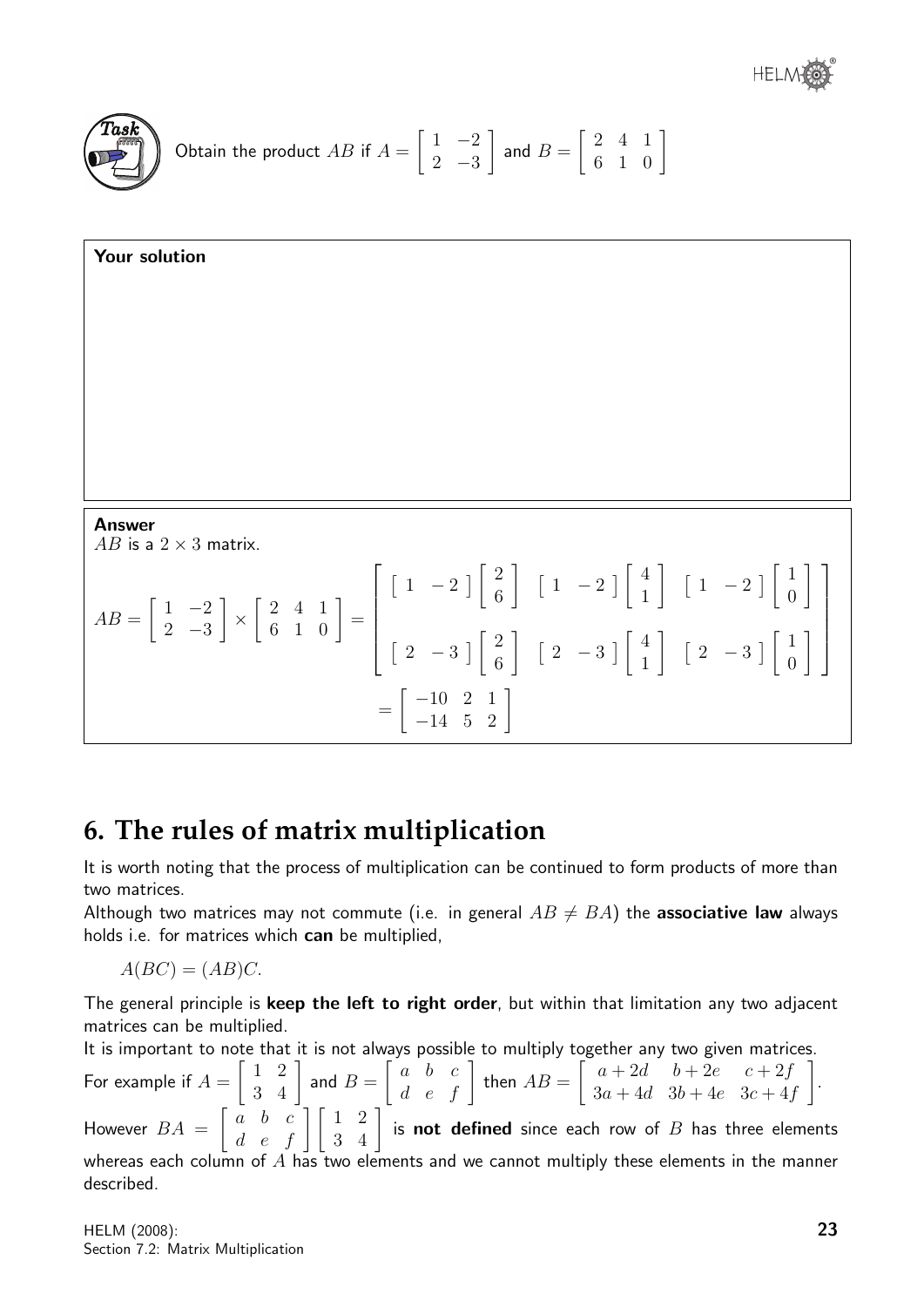**Task**  
Given 
$$
A = \begin{bmatrix} 1 & 3 & 5 \\ 2 & 4 & 6 \end{bmatrix}
$$
,  $B = \begin{bmatrix} 1 & 2 \\ 3 & 4 \end{bmatrix}$ ,  $C = \begin{bmatrix} 1 & 4 \\ 2 & 5 \\ 3 & 6 \end{bmatrix}$ 

State which of the products  $AB$ ,  $BA$ ,  $AC$ ,  $CA$ ,  $BC$ ,  $CB$ ,  $(AB)C$ ,  $A(CB)$  is defined and state the size  $(n \times m)$  of the product when defined.

| Your solution                                                                      |                                                                                                |
|------------------------------------------------------------------------------------|------------------------------------------------------------------------------------------------|
| AB                                                                                 |                                                                                                |
| BA                                                                                 |                                                                                                |
| AC                                                                                 |                                                                                                |
| CA                                                                                 |                                                                                                |
| $\cal BC$                                                                          |                                                                                                |
| CB                                                                                 |                                                                                                |
| (AB)C                                                                              |                                                                                                |
| A(CB)                                                                              |                                                                                                |
|                                                                                    |                                                                                                |
| <b>Answer</b>                                                                      |                                                                                                |
| $\boldsymbol{B}$<br>$\boldsymbol{A}$<br>not possible<br>$2 \times 3$ $2 \times 2$  | $\boldsymbol{B}$<br>$\boldsymbol{A}$<br>possible; result $2 \times 3$<br>$2\times2$ $2\times3$ |
| $A \quad C$<br>possible; result $2 \times 2$<br>$2 \times 3$ $3 \times 2$          | $\overline{A}$<br>$\mathcal{C}$<br>possible; result $3 \times 3$<br>$3\times2\ \ 2\times3$     |
| $\mathcal{C}$<br>$\boldsymbol{B}$<br>not possible<br>$2 \times 2 \quad 3 \times 2$ | $\mathcal{C}$<br>$\boldsymbol{B}$<br>possible; result $3 \times 2$<br>$3\times2\ \ 2\times2$   |
| (AB)C<br>not possible, $AB$ not defined.                                           | (C B)<br>$\boldsymbol{A}$<br>possible; result $2 \times 2$<br>$3\times2$<br>$2 \times 3$       |

We now list together some properties of matrix multiplication and compare them with corresponding properties for multiplication of numbers.

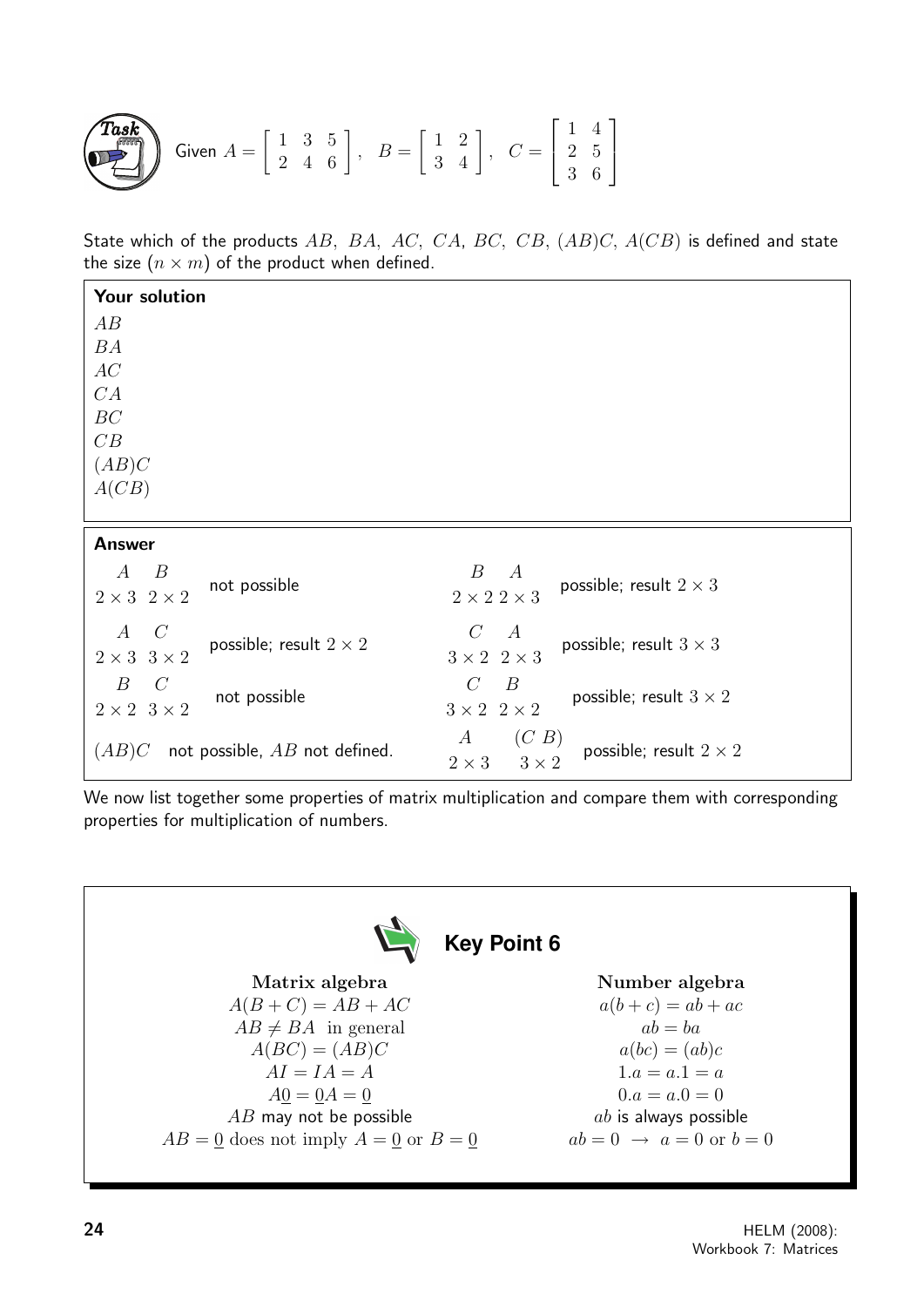

### **Application of matrices to networks**

A network is a collection of points (nodes) some of which are connected together by lines (paths). The information contained in a network can be conveniently stored in the form of a matrix.



**Example 5**

Petrol is delivered to terminals  $T_1$  and  $T_2$ . They distribute the fuel to 3 storage depots  $(S_1, S_2, S_3)$ . The network diagram below shows what fraction of the fuel goes from each terminal to the three storage depots. In turn the 3 depots supply fuel to 4 petrol stations  $(P_1, P_2, P_3, P_4)$  as shown in Figure 2:



Figure 2

Show how this situation may be described using matrices.

#### Solution

Denote the amount of fuel, in litres, flowing from  $T_1$  by  $t_1$  and from  $T_2$  by  $t_2$  and the quantity being received at  $S_i$  by  $s_i$  for  $i = 1, 2, 3$ . This situation is described in the following diagram:



From this diagram we see that

| $s_1 = 0.4t_1 + 0.5t_2$<br>$s_2 = 0.4t_1 + 0.2t_2$ or, in matrix form: $\begin{bmatrix} s_1 \\ s_2 \\ s_3 \end{bmatrix} = \begin{bmatrix} 0.4 & 0.5 \\ 0.4 & 0.2 \\ 0.2 & 0.3 \end{bmatrix} \begin{bmatrix} t_1 \\ t_2 \end{bmatrix}$ |
|---------------------------------------------------------------------------------------------------------------------------------------------------------------------------------------------------------------------------------------|
|---------------------------------------------------------------------------------------------------------------------------------------------------------------------------------------------------------------------------------------|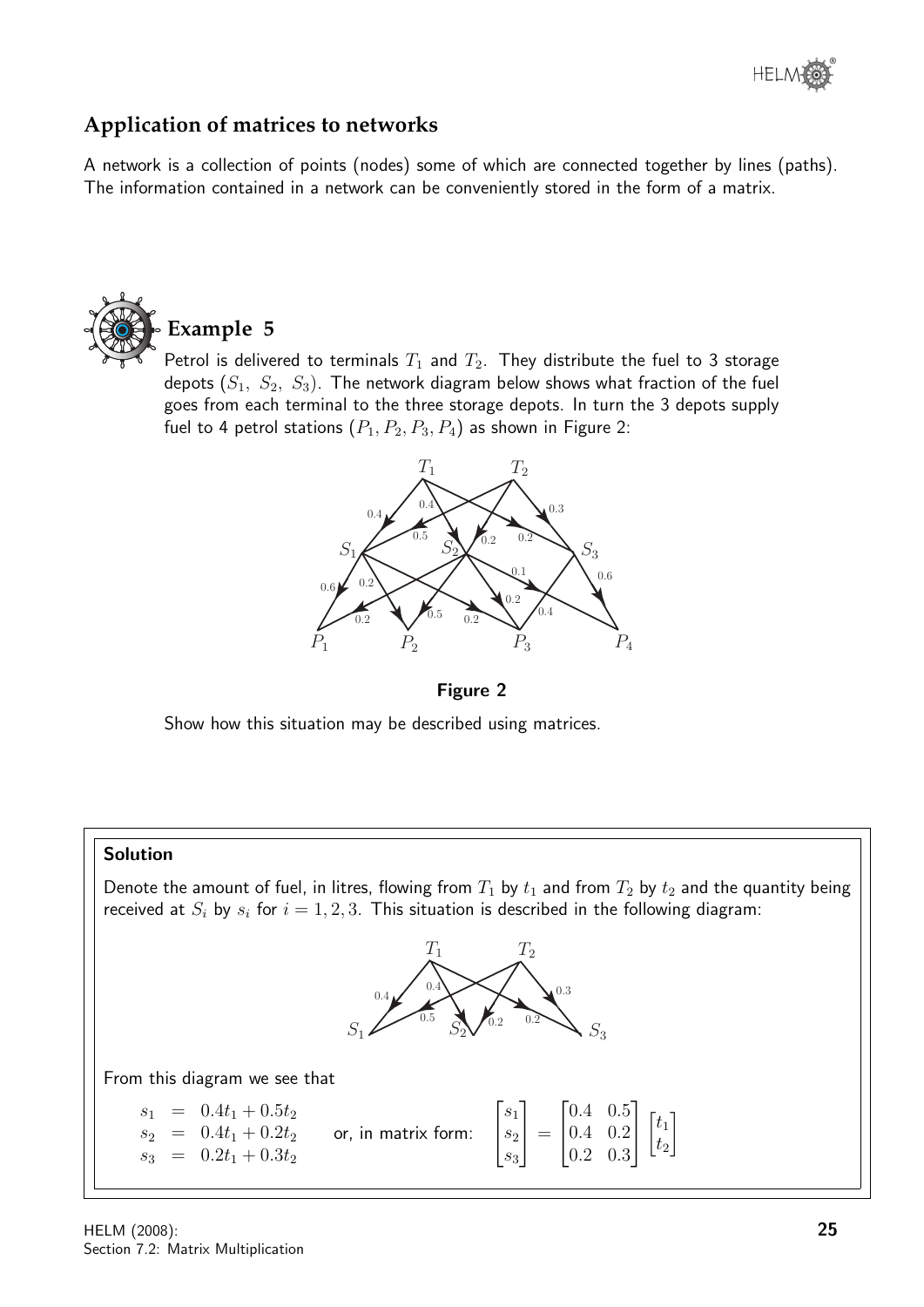#### Solution (contd.) In turn the 3 depots supply fuel to 4 petrol stations as shown in the next diagram:  $S_1 \sim S_2 \sim S_3$  $P_1$   $P_2$   $P_3$   $P_4$ 0.4  $0.6$ 0.6 0.2 0.2  $_{0.5}$ 0.2 0.2 If the petrol stations receive  $p_1, p_2, p_3, p_4$  litres respectively then from the diagram we have:

 $p_1 = 0.6s_1 + 0.2s_2$  $p_2 = 0.2s_1 + 0.5s_2$  $p_2 = 0.2s_1 + 0.3s_2$  or, in matrix form:<br> $p_3 = 0.2s_1 + 0.2s_2 + 0.4s_3$  $p_4 = 0.1s_2 + 0.6s_3$  $\sqrt{ }$   $\stackrel{\cdot }{p}_1$  $p<sub>2</sub>$  $\overline{p}_3$  $\overline{p}_4$ 1  $\Bigg\}$ =  $\sqrt{ }$  $\Bigg\}$ 0.6 0.2 0 0.2 0.5 0 0.2 0.2 0.4 0 0.1 0.6 1  $\parallel$  $\sqrt{ }$  $\overline{\phantom{a}}$  $\overline{s}_1$  $s_2$  $\overline{s}_3$ 1  $\overline{1}$ 

Combining the equations, substituting expressions for  $s_1, s_2, s_3$  in the equations for  $p_1, p_2, p_3, p_4$ we get:

$$
p_1 = 0.6s_1 + 0.2s_2
$$
  
= 0.6(0.4t<sub>1</sub> + 0.5t<sub>2</sub>) + 0.2(0.4t<sub>1</sub> + 0.2t<sub>1</sub>)  
= 0.32t<sub>1</sub> + 0.34t<sub>2</sub>

with similar results for  $p_2, p_3$  and  $p_4$ .

This is equivalent to combining the two networks. The results can be obtained more easily by multiplying the matrices:

$$
\begin{bmatrix} p_1 \\ p_2 \\ p_3 \\ p_4 \end{bmatrix} = \begin{bmatrix} 0.6 & 0.2 & 0 \\ 0.2 & 0.5 & 0 \\ 0.2 & 0.2 & 0.4 \\ 0 & 0.1 & 0.6 \end{bmatrix} \begin{bmatrix} s_1 \\ s_2 \\ s_3 \end{bmatrix}
$$

$$
= \begin{bmatrix} 0.6 & 0.2 & 0 \\ 0.2 & 0.5 & 0 \\ 0.2 & 0.2 & 0.4 \\ 0 & 0.1 & 0.6 \end{bmatrix} \begin{bmatrix} 0.4 & 0.5 \\ 0.4 & 0.2 \\ 0.2 & 0.3 \end{bmatrix} \begin{bmatrix} t_1 \\ t_2 \end{bmatrix}
$$

$$
= \begin{bmatrix} 0.32 & 0.34 \\ 0.28 & 0.20 \\ 0.24 & 0.26 \\ 0.16 & 0.20 \end{bmatrix} \begin{bmatrix} t_1 \\ t_2 \end{bmatrix} = \begin{bmatrix} 0.32t_1 + 0.34t_2 \\ 0.28t_1 + 0.20t_2 \\ 0.24t_1 + 0.20t_2 \\ 0.16t_1 + 0.20t_2 \end{bmatrix}
$$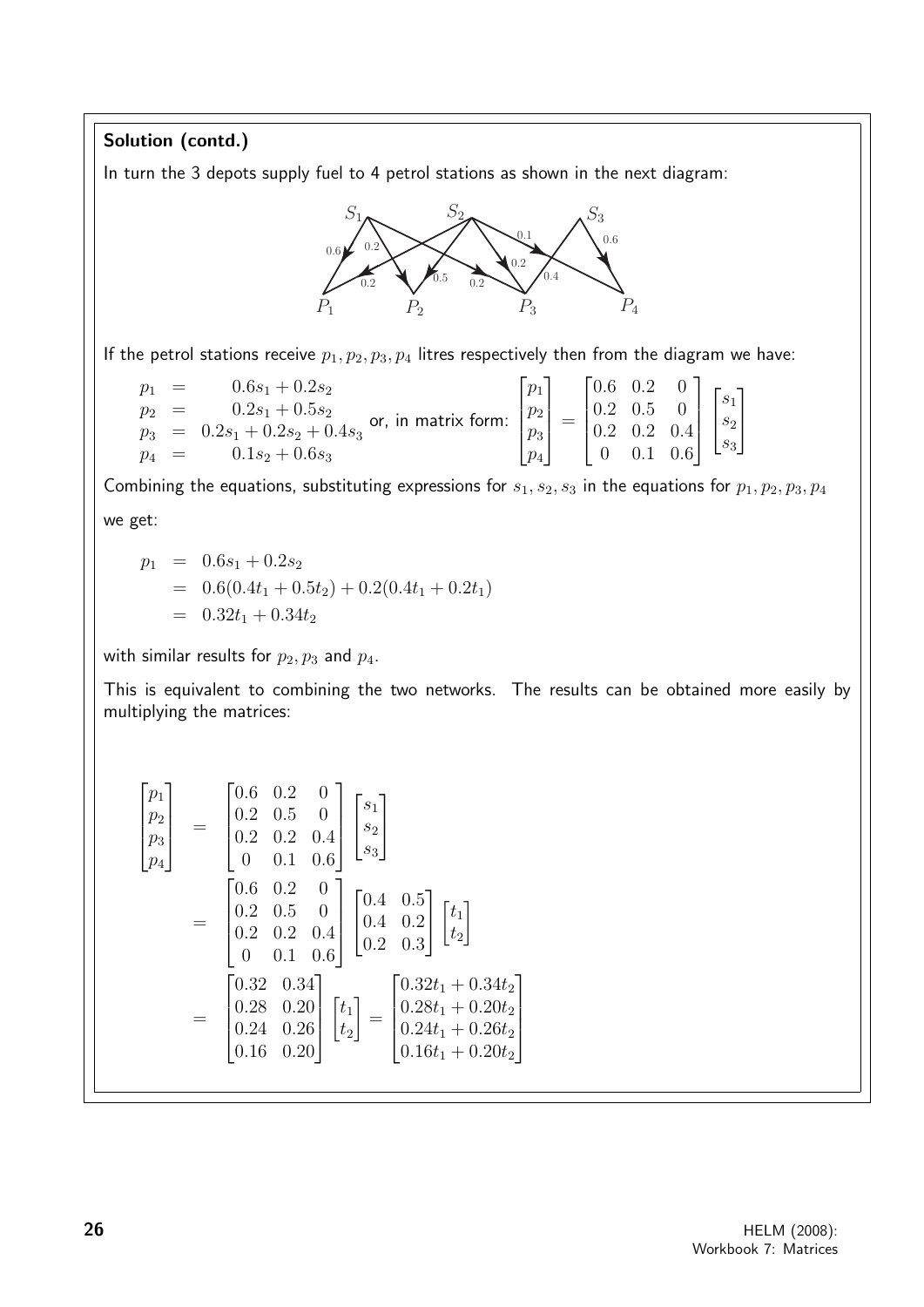

### **Communication network**

#### Problem in words

Figure 3 represents a communication network. Vertices  $a, b, f$  and g represent offices. Vertices  $c, d$ and  $e$  represent switching centres. The numbers marked along the edges represent the number of connections between any two vertices. Calculate the number of routes from  $a$  and  $b$  to  $f$  and  $g$ 



**Figure 3:** A communication network where  $a, b, f$  and  $q$  are offices and  $c, d$  and  $e$  are switching centres

### Mathematical statement of the problem

The number of routes from  $a$  to  $f$  can be calculated by taking the number via  $c$  plus the number via  $d$  plus the number via  $e$ . In each case this is given by multiplying the number of connections along the edges connecting  $a$  to  $c$ ,  $c$  to  $f$  etc. This gives the result: Number of routes from a to  $f = 3 \times 2 + 4 \times 6 + 1 \times 1 = 31$ .

The nature of matrix multiplication means that the number of routes is obtained by multiplying the matrix representing the number of connections from  $ab$  to  $cde$  by the matrix representing the number of connections from  $cde$  to  $fq$ .

### Mathematical analysis

The matrix representing the number of routes from  $ab$  to  $cde$  is:

$$
\begin{array}{ccc} & c & d & e \\ a & 3 & 4 & 1 \\ b & 2 & 1 & 3 \end{array}
$$

The matrix representing the number of routes from  $cde$  to  $fg$  is:

 $\sqrt{ }$  $\overline{\phantom{a}}$ f g  $c/2$  1  $d \mid 6$  3  $e(1)$  2  $\setminus$  $\Bigg\}$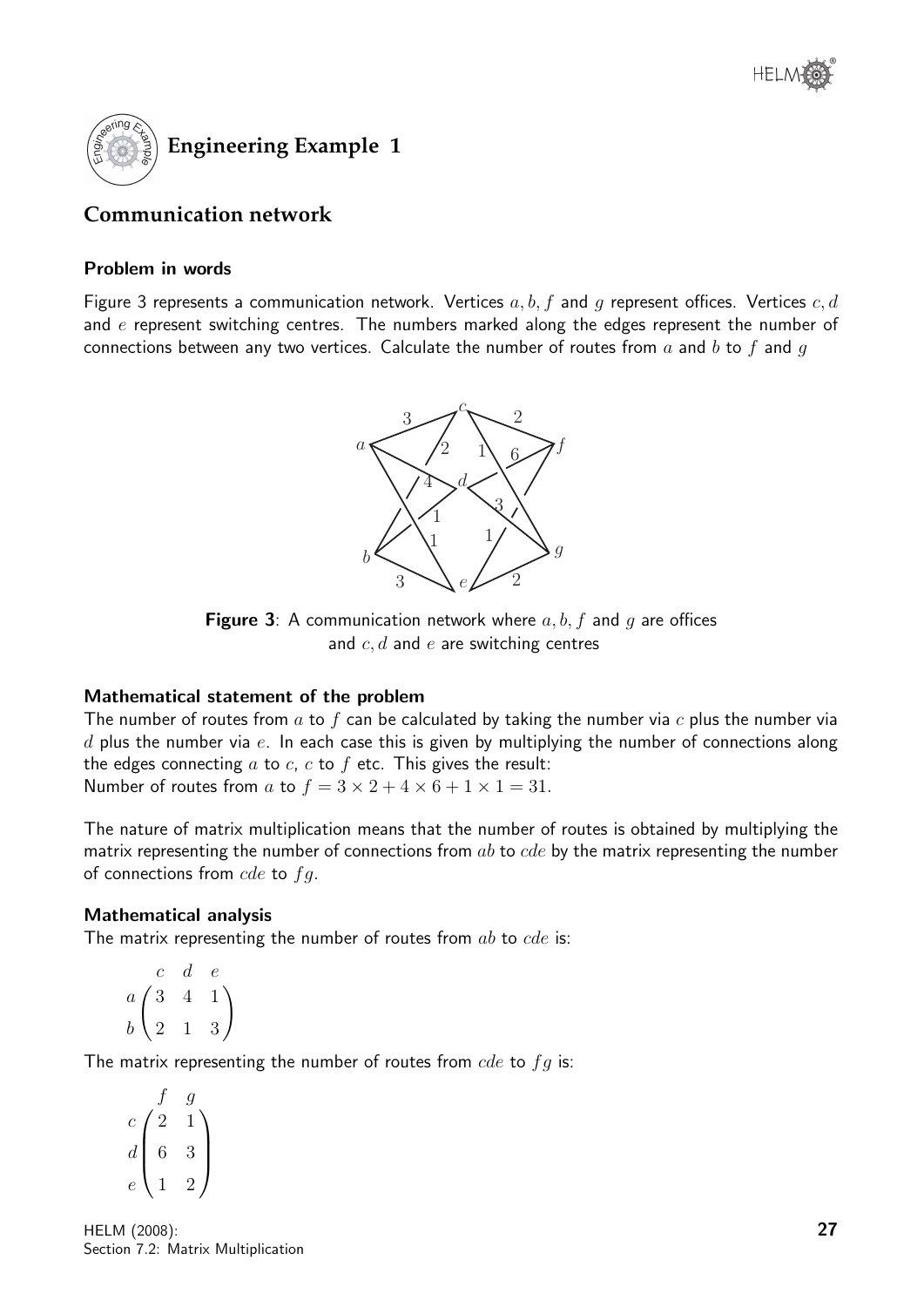The product of these two matrices gives the total number of routes.

$$
\begin{pmatrix} 3 & 4 & 1 \\ 2 & 1 & 3 \end{pmatrix} \begin{pmatrix} 2 & 1 \\ 6 & 3 \\ 1 & 2 \end{pmatrix} = \begin{pmatrix} 3 \times 2 + 4 \times 6 + 1 \times 1 & 3 \times 1 + 4 \times 3 + 1 \times 2 \\ 2 \times 2 + 1 \times 6 + 3 \times 1 & 2 \times 1 + 1 \times 3 + 3 \times 2 \end{pmatrix} = \begin{pmatrix} 31 & 17 \\ 13 & 11 \end{pmatrix}
$$

#### Interpretation

We can interpret the resulting (product) matrix by labelling the columns and rows.

$$
\begin{pmatrix}\nf & g \\
31 & 17 \\
b & 13 & 11\n\end{pmatrix}
$$

Hence there are 31 routes from  $a$  to  $f$ , 17 from  $a$  to  $g$ , 13 from  $b$  to  $f$  and 11 from  $b$  to  $g$ .